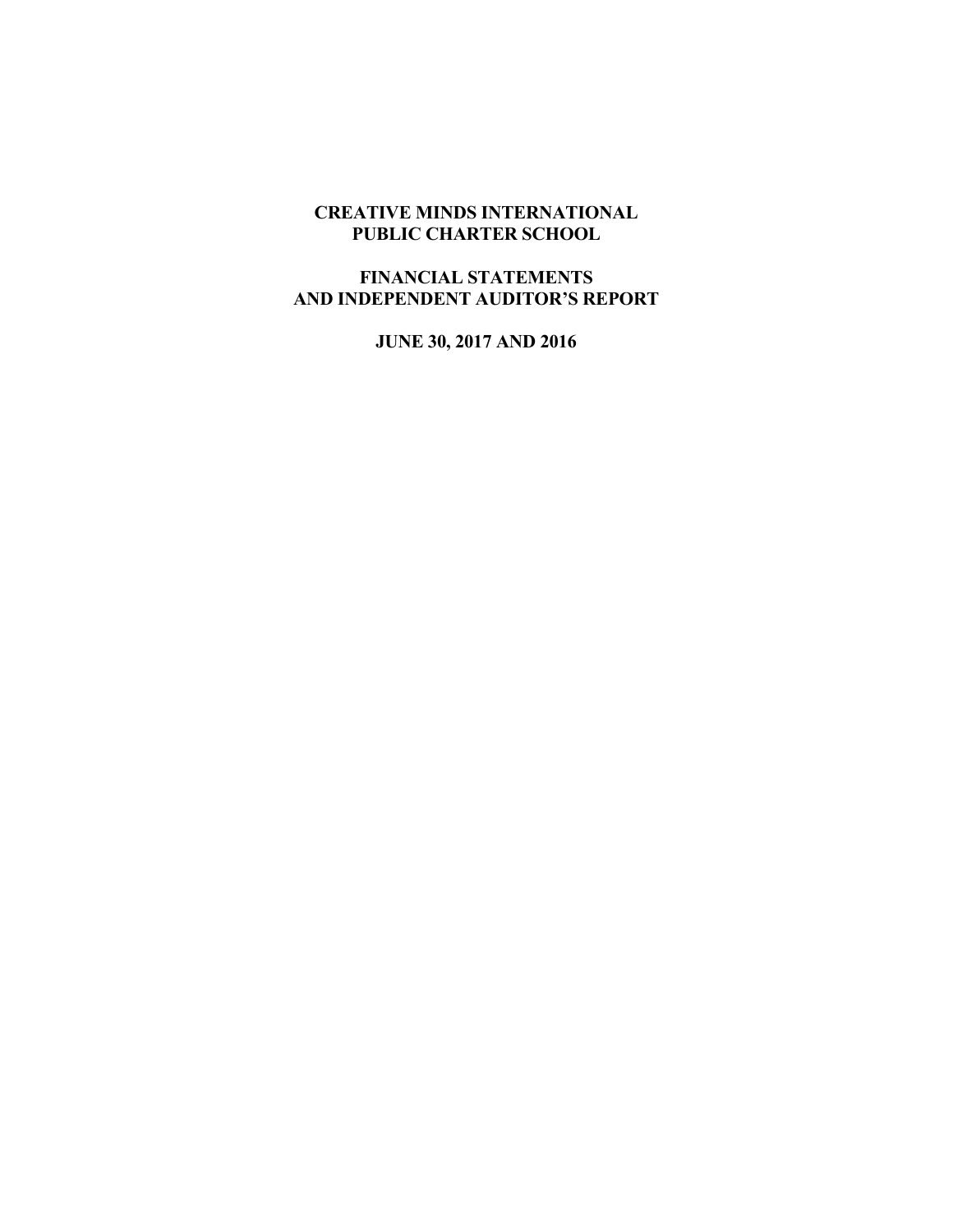# **TABLE OF CONTENTS**

|                                                                                                                                                                                                                                                         | Page No.       |
|---------------------------------------------------------------------------------------------------------------------------------------------------------------------------------------------------------------------------------------------------------|----------------|
| <b>INDEPENDENT AUDITOR'S REPORT</b>                                                                                                                                                                                                                     | $1 - 2$        |
| <b>FINANCIAL STATEMENTS</b>                                                                                                                                                                                                                             |                |
| <b>Statements of Financial Position</b>                                                                                                                                                                                                                 | 3              |
| <b>Statements of Activities</b>                                                                                                                                                                                                                         | $\overline{4}$ |
| Statement of Functional Expenses, Year Ended June 30, 2017                                                                                                                                                                                              | 5              |
| Statement of Functional Expenses, Year Ended June 30, 2016                                                                                                                                                                                              | 6              |
| <b>Statements of Cash Flows</b>                                                                                                                                                                                                                         | $\overline{7}$ |
| Notes to the Financial Statements                                                                                                                                                                                                                       | $8 - 15$       |
| <b>Independent Auditor's Report on Internal Control over</b><br><b>Financial Reporting and on Compliance and Other Matters</b><br><b>Based on an Audit of Financial Statements Performed in</b><br><b>Accordance with Government Auditing Standards</b> | $16 - 17$      |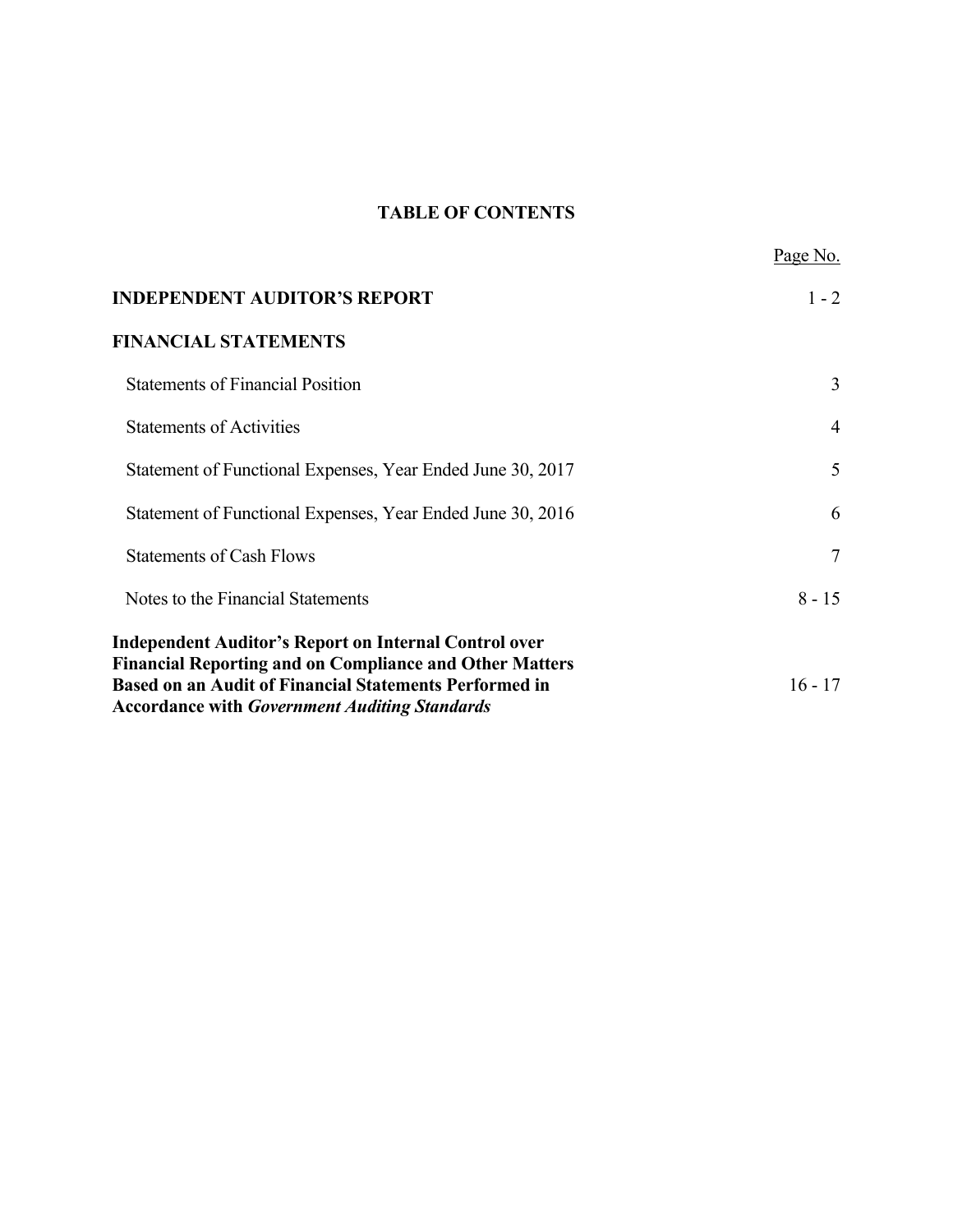

### Independent Auditor's Report

The Board of Trustees Creative Minds International Public Charter School Washington, DC

### **Report on the Financial Statements**

We have audited the accompanying financial statements of Creative Minds International Public Charter School (a nonprofit organization), which comprise the statements of financial position as of June 30, 2017 and 2016, and the related statements of activities, functional expenses and cash flows for the years then ended, and the related notes to the financial statements.

#### **Management's Responsibility for the Financial Statements**

Management is responsible for the preparation and fair presentation of these financial statements in accordance with accounting principles generally accepted in the United States of America; this includes the design, implementation, and maintenance of internal control relevant to the preparation and fair presentation of financial statements that are free from material misstatement, whether due to fraud or error.

#### **Auditor's Responsibility**

Our responsibility is to express an opinion on these financial statements based on our audits. We conducted our audits in accordance with auditing standards generally accepted in the United States of America and the standards applicable to financial audits contained in *Government Auditing Standards,* issued by the Comptroller General of the United States. Those standards require that we plan and perform the audit to obtain reasonable assurance about whether the financial statements are free from material misstatement.

An audit involves performing procedures to obtain audit evidence about the amounts and disclosures in the financial statements. The procedures selected depend on the auditor's judgment, including the assessment of the risks of material misstatement of the financial statements, whether due to fraud or error. In making those risk assessments, the auditor considers internal control relevant to the entity's preparation and fair presentation of the financial statements in order to design audit procedures that are appropriate in the circumstances, but not for the purpose of expressing an opinion on the effectiveness of the entity's internal control. Accordingly, we express no such opinion. An audit also includes evaluating the appropriateness of accounting policies used and the reasonableness of significant accounting estimates made by management, as well as evaluating the overall presentation of the financial statements.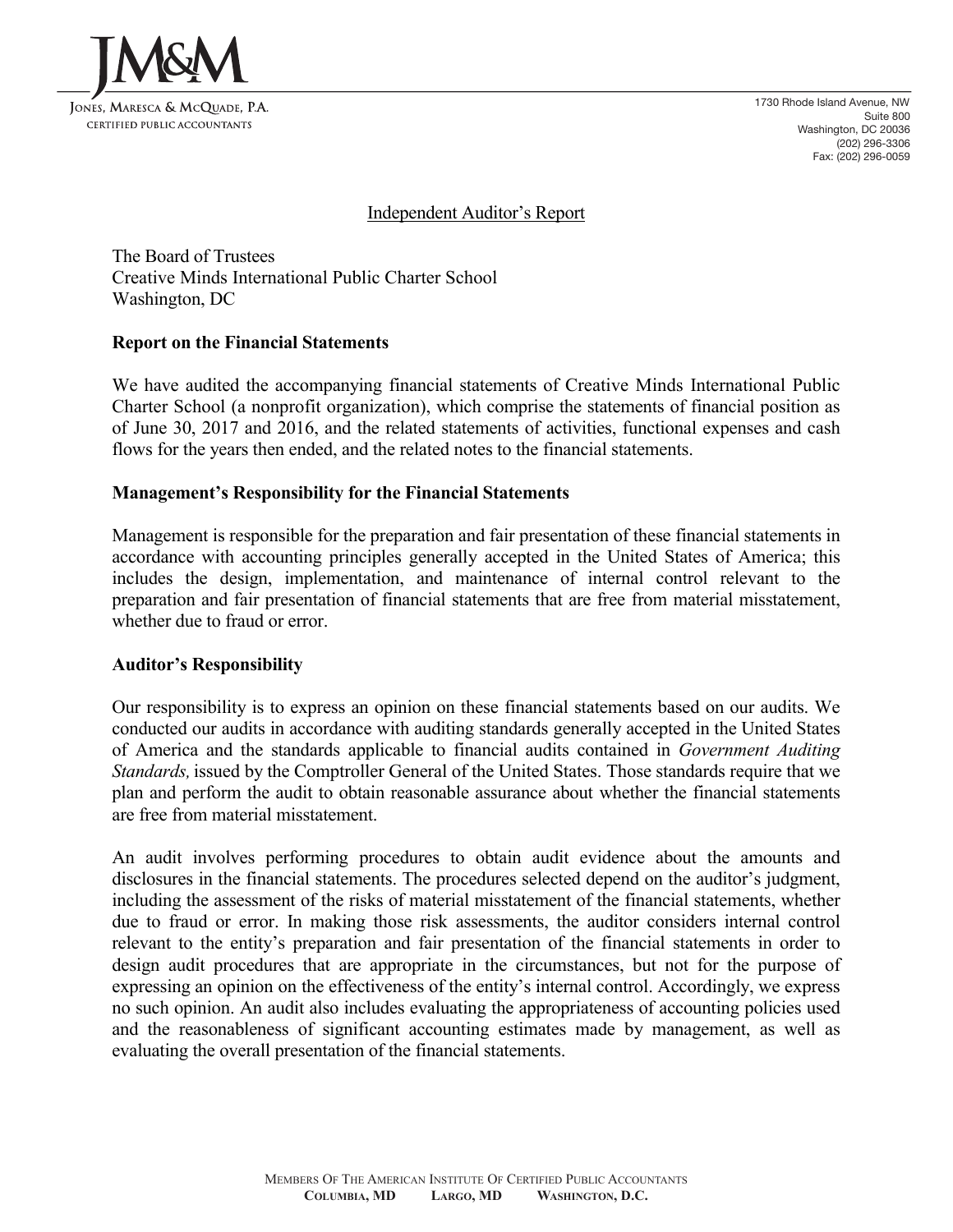Independent Auditor's Report Creative Minds International Public Charter School Page Two

We believe that the audit evidence we have obtained is sufficient and appropriate to provide a basis for our audit opinion.

# **Opinion**

In our opinion, the financial statements referred to above present fairly, in all material respects, the financial position of Creative Minds International Public Charter School as of June 30, 2017 and 2016, and the changes in its net assets and its cash flows for the years then ended in accordance with accounting principles generally accepted in the United States of America.

# **Other Reporting Required by Government Auditing Standards**

In accordance with *Government Auditing Standards*, we have also issued our report dated October 31, 2017, on our consideration of Creative Minds International Public Charter School's internal control over financial reporting and on our tests of its compliance with certain provisions of laws, regulations, contracts, and grant agreements and other matters. The purpose of that report is to describe the scope of our testing of internal control over financial reporting and compliance and the results of that testing, and not to provide an opinion on internal control over financial reporting or on compliance. That report is an integral part of an audit performed in accordance with *Government Auditing Standards* in considering Creative Minds International Public Charter School's internal control over financial reporting and compliance.

Jam Marina & Mc Quade PA

Washington, DC October 31, 2017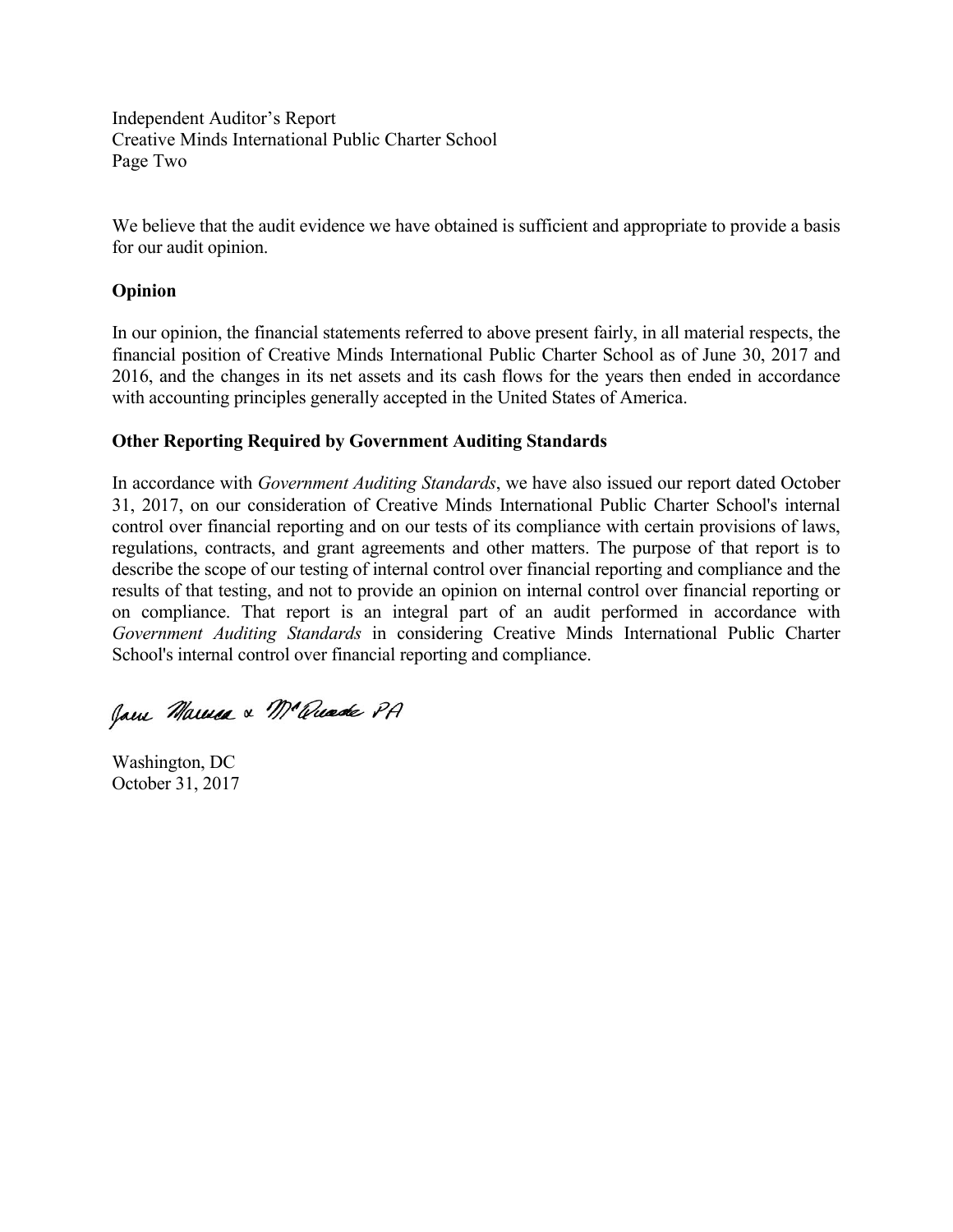# **CREATIVE MINDS INTERNATIONAL PUBLIC CHARTER SCHOOL STATEMENTS OF FINANCIAL POSITION JUNE 30, 2017 AND 2016**

|                                         | 2017         |           | 2016          |           |
|-----------------------------------------|--------------|-----------|---------------|-----------|
| <b>ASSETS</b>                           |              |           |               |           |
| <b>CURRENT ASSETS</b>                   |              |           |               |           |
| Cash                                    | $\mathbb{S}$ | 640,410   | $\mathcal{S}$ | 942,962   |
| Accounts receivable                     |              | 69,151    |               | 62,994    |
| Grants receivable                       |              | 39,058    |               | 26,947    |
| Prepaid expenses                        |              | 26,109    |               | 52,318    |
| <b>Total Current Assets</b>             |              | 774,728   |               | 1,085,221 |
| PROPERTY AND EQUIPMENT, NET             |              | 3,381,072 |               | 2,800,872 |
| <b>TOTAL ASSETS</b>                     | <sup>8</sup> | 4,155,800 | $\mathbb{S}$  | 3,886,093 |
|                                         |              |           |               |           |
| <b>LIABILITIES AND NET ASSETS</b>       |              |           |               |           |
| <b>CURRENT LIABILITIES</b>              |              |           |               |           |
| Accounts payable                        | \$           | 87,251    | $\mathbb{S}$  | 176,735   |
| Accrued expenses                        |              | 314,376   |               | 220,838   |
| Credit card payable                     |              | 15,810    |               | 10,329    |
| Deferred revenue                        |              | 51,032    |               | 46,490    |
| Loan payable, current portion           |              | 46,967    |               | 44,912    |
| <b>Total Current Liabilities</b>        |              | 515,436   |               | 499,304   |
| <b>LONG TERM LIABILITIES</b>            |              |           |               |           |
| Deferred rent                           |              | 1,766,960 |               | 857,893   |
| Loan payable, net                       |              | 1,885,361 |               | 1,928,020 |
| <b>Total Long Term Liabilities</b>      |              | 3,652,321 |               | 2,785,913 |
| <b>Total Liabilities</b>                |              | 4,167,757 |               | 3,285,217 |
| <b>NET ASSETS (DEFICIT)</b>             |              |           |               |           |
| Unrestricted                            |              | (11, 957) |               | 600,876   |
| <b>Total Net Assets (Deficit)</b>       |              | (11, 957) |               | 600,876   |
| <b>TOTAL LIABILITIES AND NET ASSETS</b> | \$           | 4,155,800 | \$            | 3,886,093 |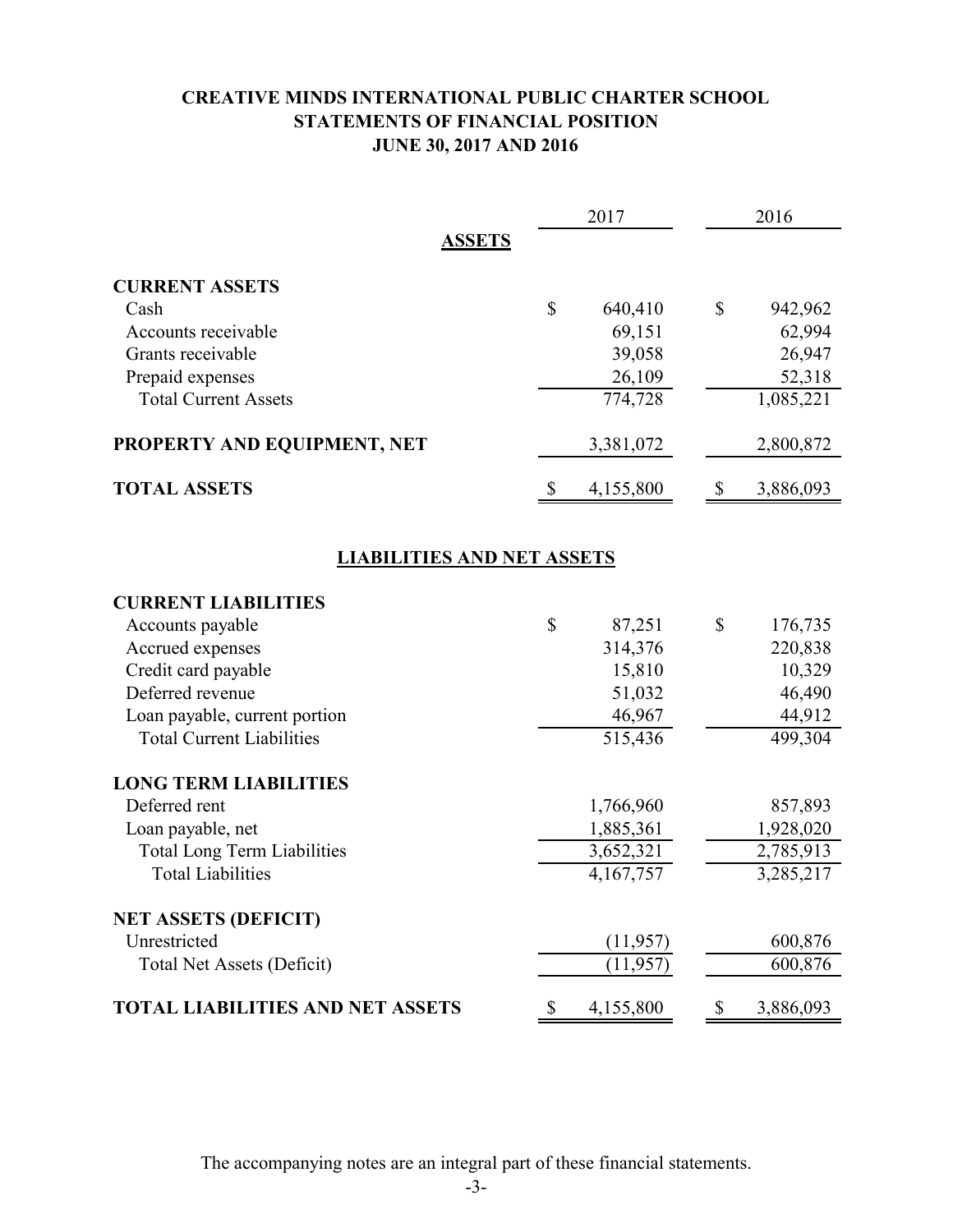# **CREATIVE MINDS INTERNATIONAL PUBLIC CHARTER SCHOOL STATEMENTS OF ACTIVITIES YEARS ENDED JUNE 30, 2017 AND 2016**

|                                        | 2017 |            | 2016 |            |
|----------------------------------------|------|------------|------|------------|
| <b>UNRESTRICTED REVENUE AND</b>        |      |            |      |            |
| <b>OTHER SUPPORT</b>                   |      |            |      |            |
| Per pupil appropriations               | \$   | 5,526,831  | \$   | 3,900,552  |
| Per pupil facility allowance           |      | 1,065,284  |      | 740,388    |
| Federal entitlements and other grants  |      | 125,201    |      | 160,396    |
| Other public grants                    |      | 131,258    |      | 93,704     |
| Private gifts and contributions        |      | 89,844     |      | 95,077     |
| Activity fees                          |      | 592,851    |      | 489,458    |
| In kind contributions                  |      | 81,054     |      | 70,353     |
| Fundraising event                      |      | 162,629    |      | 130,623    |
| Other income                           |      | 10         |      | 1,000      |
| <b>Total Revenue and Other Support</b> |      | 7,774,962  |      | 5,681,551  |
| <b>EXPENSES</b>                        |      |            |      |            |
| Program educational services           |      | 7,407,885  |      | 5,310,833  |
| General and administrative             |      | 881,751    |      | 731,320    |
| Fundraising                            |      | 98,159     |      | 87,549     |
| <b>Total Expenses</b>                  |      | 8,387,795  |      | 6,129,702  |
| <b>CHANGE IN NET ASSETS</b>            |      | (612, 833) |      | (448, 151) |
| <b>NET ASSETS, beginning of year</b>   |      | 600,876    |      | 1,049,027  |
| NET ASSETS, end of year                | \$   | (11, 957)  | \$   | 600,876    |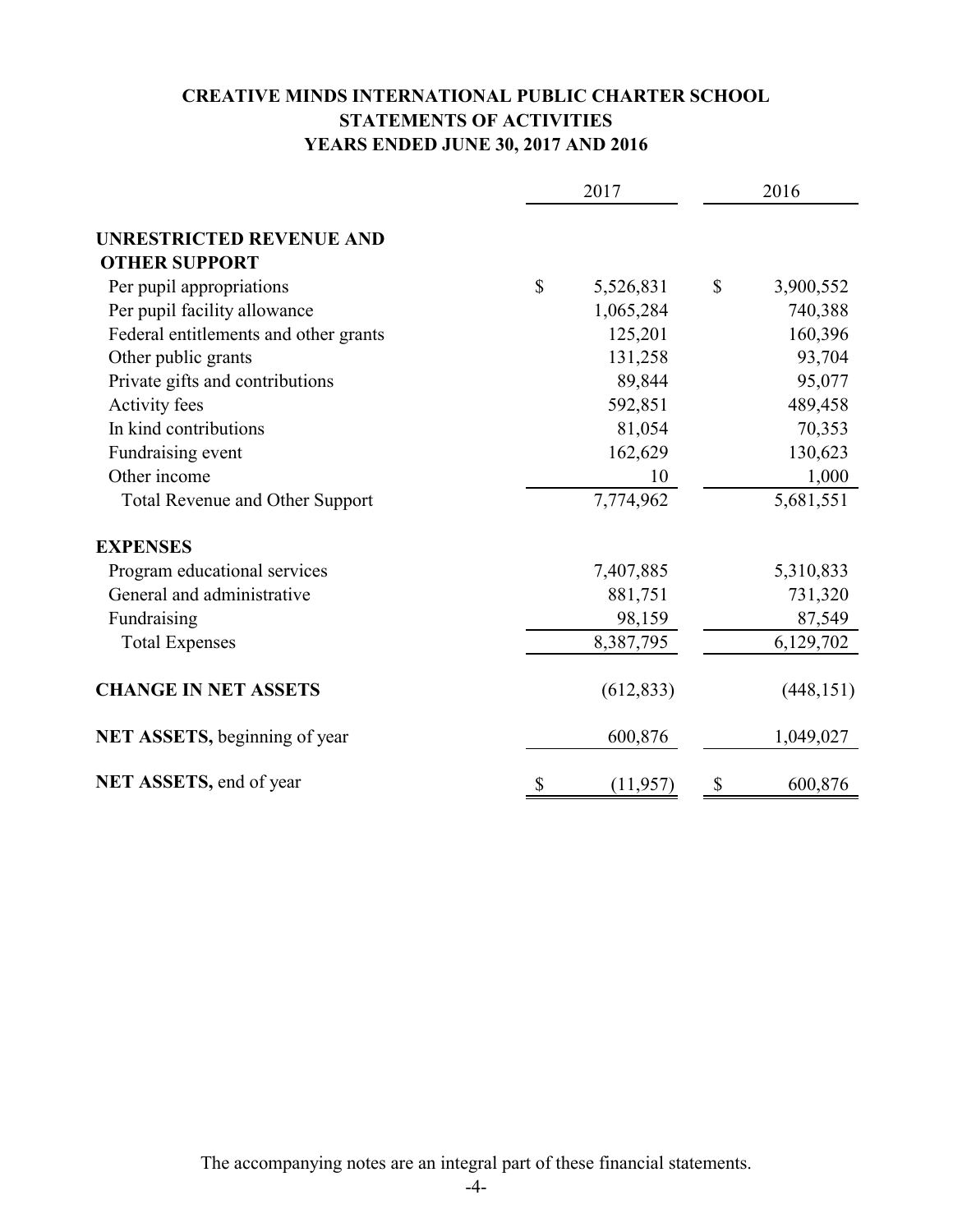# **CREATIVE MINDS INTERNATIONAL PUBLIC CHARTER SCHOOL STATEMENT OF FUNCTIONAL EXPENSES YEAR ENDED JUNE 30, 2017**

|                                   | Program     | <b>General</b> and                  |                       |                          |
|-----------------------------------|-------------|-------------------------------------|-----------------------|--------------------------|
|                                   | Educational | Administrative                      | <b>Fundraising</b>    | <b>Total</b>             |
| <b>Personnel Expenses</b>         |             |                                     |                       |                          |
| Salaries                          | \$          | 3,693,772<br>\$<br>280,273          | \$                    | \$<br>3,974,045          |
| <b>Benefits</b>                   |             | 418,511<br>31,755                   |                       | 450,266                  |
| Payroll taxes                     |             | 297,960<br>22,608                   |                       | 320,568                  |
| Recruiting and development        |             | 313,089<br>5,780                    |                       | 318,869                  |
| <b>Total Personnel Expenses</b>   |             | 4,723,332<br>340,416                |                       | 5,063,748                |
| <b>Direct Student Costs</b>       |             |                                     |                       |                          |
| Supplies and material             |             | 86,446                              |                       | 86,446                   |
| Contracted instruction fees       |             | 588,786                             |                       | 588,786                  |
| Food service                      |             | 195,760                             |                       | 195,760                  |
| Textbooks                         |             | 17,737                              |                       | 17,737                   |
| Student assessment fees           |             | 23,807                              |                       | 23,807                   |
| Other                             |             | 35,596                              |                       | 35,596                   |
| <b>Total Direct Student Costs</b> |             | 948,132                             |                       | 948,132                  |
| <b>Occupancy Expense</b>          |             |                                     |                       |                          |
| Rent                              |             | 885,042<br>221,261                  |                       | 1,106,303                |
| Maintenance and repairs           |             | 30,302<br>7,576                     |                       | 37,878                   |
| Contracted building services      |             | 96,211<br>24,053                    |                       | 120,264                  |
| <b>Total Occupancy Expense</b>    |             | $\overline{1,}011,555$<br>252,890   |                       | 1,264,445                |
| <b>Office Expense</b>             |             |                                     |                       |                          |
| Telephone                         |             | 9,633<br>2,408                      |                       | 12,041                   |
| Supplies                          |             | 33,562<br>8,390                     |                       | 41,952                   |
| Printing                          |             | 29<br>117                           |                       | 146                      |
| Equipment rental                  |             | 21,726<br>5,431                     |                       | 27,157                   |
| Postage and delivery              |             | 669<br>167                          |                       | 836                      |
| <b>Total Office Expense</b>       |             | 65,707<br>16,425                    |                       | 82,132                   |
| <b>General Expense</b>            |             |                                     |                       |                          |
| Depreciation and amortization     |             | 348,608<br>87,152                   |                       | 435,760                  |
| Miscellaneous                     |             | 3,709<br>927                        |                       | 4,636                    |
| Insurance                         |             | 6,695<br>26,781                     |                       | 33,476                   |
| Professional fees                 |             | 189,662<br>154,646                  |                       | 344,308                  |
| Interest                          |             | 74,452<br>18,613                    |                       | 93,065                   |
| Auction items and fees            |             |                                     | 98,159                | 98,159                   |
| Dues, fees and fines              |             | 15,947<br>3,987                     |                       | 19,934                   |
| <b>Total General Expense</b>      |             | 659,159<br>272,020                  | 98,159                | 1,029,338                |
| <b>Total Expenses</b>             | \$          | 7,407,885<br>$\mathbb S$<br>881,751 | $\mathbb S$<br>98,159 | $\mathbb S$<br>8,387,795 |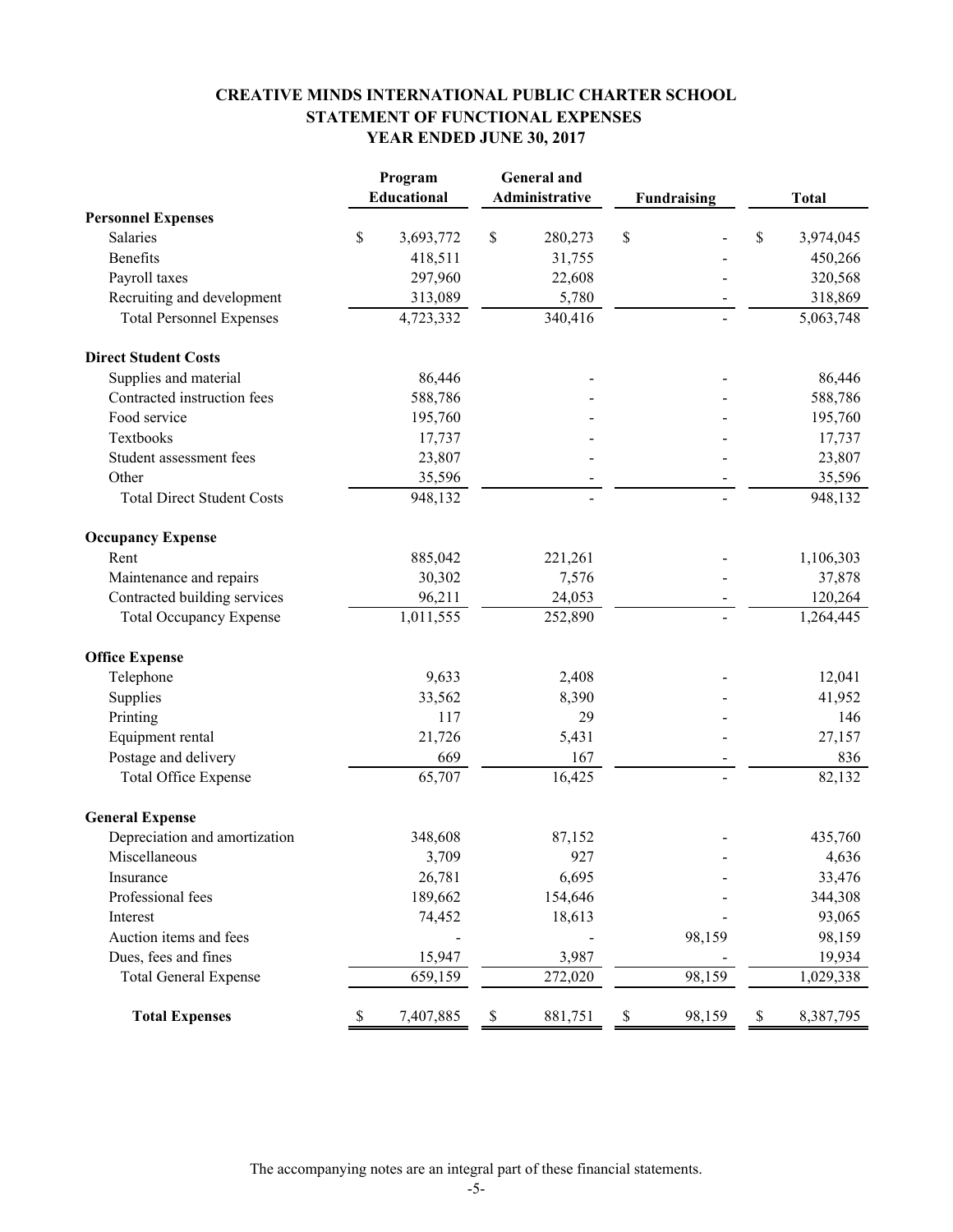# **CREATIVE MINDS INTERNATIONAL PUBLIC CHARTER SCHOOL STATEMENT OF FUNCTIONAL EXPENSES YEAR ENDED JUNE 30, 2016**

|                                   | Program         |             | <b>General</b> and |                    |        |             |              |
|-----------------------------------|-----------------|-------------|--------------------|--------------------|--------|-------------|--------------|
|                                   | Educational     |             | Administrative     | <b>Fundraising</b> |        |             | <b>Total</b> |
| <b>Personnel Expenses</b>         |                 |             |                    |                    |        |             |              |
| Salaries                          | \$<br>2,458,136 | \$          | 179,499            | \$                 |        | \$          | 2,637,635    |
| <b>Benefits</b>                   | 177,869         |             | 118,579            |                    |        |             | 296,448      |
| Payroll taxes                     | 200,181         |             | 22,636             |                    |        |             | 222,817      |
| Recruiting and development        | 235,198         |             | 2,366              |                    |        |             | 237,564      |
| <b>Total Personnel Expenses</b>   | 3,071,384       |             | 323,080            |                    |        |             | 3,394,464    |
| <b>Direct Student Costs</b>       |                 |             |                    |                    |        |             |              |
| Supplies and material             | 63,766          |             |                    |                    |        |             | 63,766       |
| Contracted instruction fees       | 424,755         |             |                    |                    |        |             | 424,755      |
| Food service                      | 206,805         |             |                    |                    |        |             | 206,805      |
| Textbooks                         | 7,014           |             |                    |                    |        |             | 7,014        |
| Student assessment fees           | 19,539          |             |                    |                    |        |             | 19,539       |
| Other                             | 19,616          |             |                    |                    |        |             | 19,616       |
| <b>Total Direct Student Costs</b> | 741,495         |             |                    |                    |        |             | 741,495      |
| <b>Occupancy Expense</b>          |                 |             |                    |                    |        |             |              |
| Rent                              | 830,514         |             | 207,629            |                    |        |             | 1,038,143    |
| Maintenance and repairs           | 41,082          |             | 10,270             |                    |        |             | 51,352       |
| Contracted building services      | 83,050          |             | 20,763             |                    |        |             | 103,813      |
| <b>Total Occupancy Expense</b>    | 954,646         |             | 238,662            |                    |        |             | 1,193,308    |
| <b>Office Expense</b>             |                 |             |                    |                    |        |             |              |
| Telephone                         | 8,948           |             | 2,237              |                    |        |             | 11,185       |
| Supplies                          | 17,962          |             | 4,491              |                    |        |             | 22,453       |
| Printing                          | 245             |             | 61                 |                    |        |             | 306          |
| Equipment rental                  | 15,922          |             | 3,981              |                    |        |             | 19,903       |
| Postage and delivery              | 512             |             | 128                |                    |        |             | 640          |
| <b>Total Office Expense</b>       | 43,589          |             | 10,898             |                    |        |             | 54,487       |
| <b>General Expense</b>            |                 |             |                    |                    |        |             |              |
| Depreciation and amortization     | 235,791         |             | 58,948             |                    |        |             | 294,739      |
| Miscellaneous                     | 13,910          |             | 3,478              |                    |        |             | 17,388       |
| Insurance                         | 30,672          |             | 7,668              |                    |        |             | 38,340       |
| Professional fees                 | 159,988         |             | 39,997             |                    |        |             | 199,985      |
| Interest                          | 48,446          |             | 45,861             |                    |        |             | 94,307       |
| Auction items and fees            |                 |             |                    |                    | 87,549 |             | 87,549       |
| Dues, fees and fines              | 10,912          |             | 2,728              |                    |        |             | 13,640       |
| <b>Total General Expense</b>      | 499,719         |             | 158,680            |                    | 87,549 |             | 745,948      |
| <b>Total Expenses</b>             | \$<br>5,310,833 | $\mathbb S$ | 731,320            | $\mathbb S$        | 87,549 | $\mathbb S$ | 6,129,702    |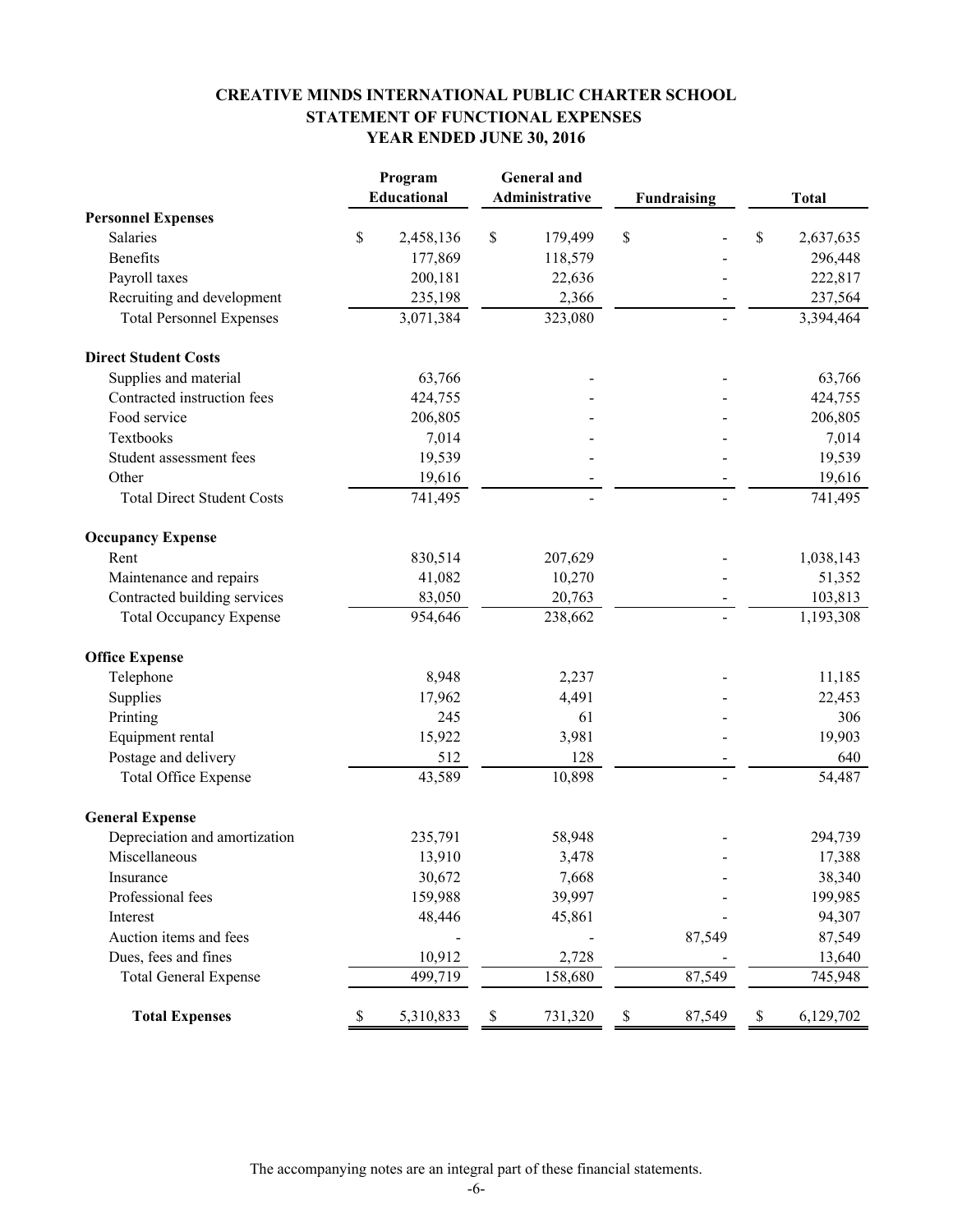# **CREATIVE MINDS INTERNATIONAL PUBLIC CHARTER SCHOOL STATEMENTS OF CASH FLOWS YEARS ENDED JUNE 30, 2017 AND 2016**

|                                                      | 2017             | 2016             |  |
|------------------------------------------------------|------------------|------------------|--|
| <b>CASH FLOWS FROM OPERATING ACTIVITIES</b>          |                  |                  |  |
| Change in net assets                                 | \$<br>(612, 833) | \$<br>(448, 151) |  |
| Adjustments to reconcile change in net assets        |                  |                  |  |
| provided by (used for) operating activities:         |                  |                  |  |
| Depreciation and amortization                        | 435,760          | 294,738          |  |
| Amortization of deferred financing costs             | 4,307            | 4,307            |  |
| Loss on disposal of property and equipment           |                  | 283              |  |
| (Increase) decrease in assets:                       |                  |                  |  |
| Accounts receivable                                  | (6,157)          | (3,122)          |  |
| Grants receivable                                    | (12,111)         | 16,512           |  |
| Prepaid expenses                                     | 26,209           | (9,088)          |  |
| Security deposit                                     |                  | 60,238           |  |
| Increase (decrease) in liabilities:                  |                  |                  |  |
| Accounts payable                                     | (89, 484)        | (732, 608)       |  |
| Accrued expenses                                     | 93,538           | 44,888           |  |
| Credit card payable                                  | 5,481            | (8,285)          |  |
| Deferred revenue                                     | 4,542            | 17,099           |  |
| Deferred rent                                        | 909,067          | 857,893          |  |
| Net Cash Provided by (Used for) Operating Activities | 758,319          | 94,704           |  |
| <b>CASH FLOWS FROM INVESTING ACTIVITIES</b>          |                  |                  |  |
| Purchase of property and equipment                   | (1,015,960)      | (559, 758)       |  |
| Net Cash Used for Investing Activities               | (1,015,960)      | (559, 758)       |  |
| <b>CASH FLOWS FROM FINANCING ACTIVITIES</b>          |                  |                  |  |
| Principles payment of loan                           | (44, 911)        | (10, 916)        |  |
| Net Cash Used for Financing Activities               | (44, 911)        | (10, 916)        |  |
| <b>NET CHANGE IN CASH</b>                            | (302, 552)       | (475,970)        |  |
| CASH, beginning of year                              | 942,962          | 1,418,932        |  |
| CASH, end of year                                    | 640,410<br>\$    | 942,962<br>\$    |  |
| SUPPPLEMENTAL INFORMATION                            |                  |                  |  |
| Cash paid for interest                               | \$<br>88,758     | 90,000<br>\$     |  |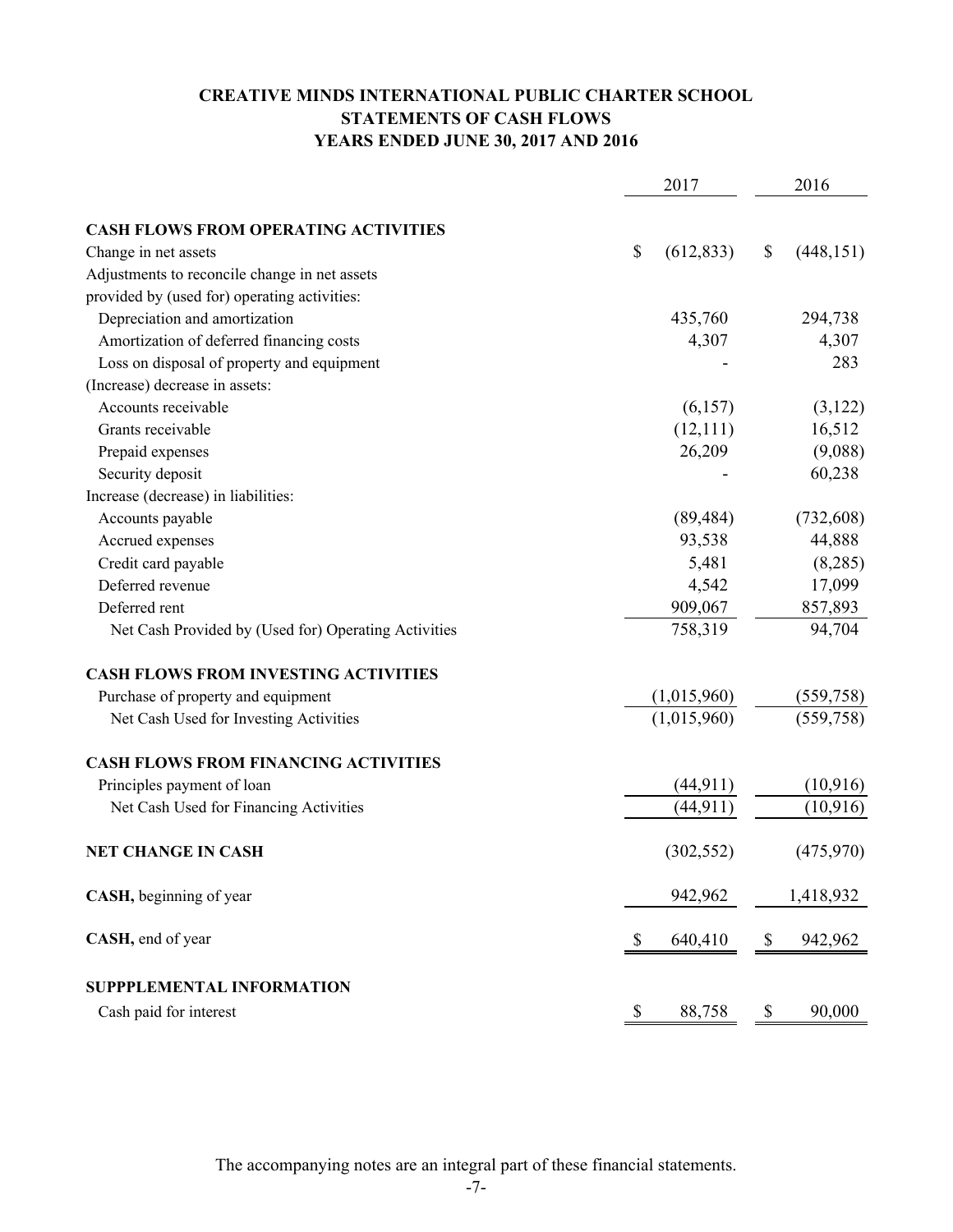### **NOTE A - ORGANIZATION AND NATURE OF BUSINESS**

Creative Minds International Public Charter School (the "School") was incorporated as a nonstock and not-for-profit organization in 2011 under the laws of the District of Columbia. On July 1, 2012, the School entered into a 15-year Charter School Agreement with the District of Columbia Public Charter School Board. The School's mission is to provide young children with the skills required for successful participation in a global society. To accomplish the mission, the School designed a highly engaging program based on an international project and arts-based curriculum that includes foreign language instruction as well as standards-based literacy and mathematics.

During April 2017, Creative Families Association ("CFA") was incorporated in the District of Columbia. CFA was established to raise funds for the School's betterment and will be governed by parents of students attending the School. CFA's application to be recognized as a tax exempt organization under Section  $501(c)(3)$  of the Internal Revenue Code is currently pending. Until the tax exempt application is approved, the School has full discretion over CFA's operations, therefore all assets, liabilities, and activities of CFA are included in the accompanying financial statements.

# **NOTE B – SUMMARY OF SIGNIFICANT ACCOUNTING POLICIES**

### Basis of Accounting

The School's financial statements have been prepared on the accrual basis of accounting. Therefore, revenue and related assets are recognized when earned and expenses and related liabilities are recognized as the obligations are incurred.

### Basis of Presentation

Financial statement presentation follows Financial Accounting Standards Board ("FASB") Accounting Standards Codification ("ASC") Topic *Not-for-Profit Entities.* In accordance with the topic, the School is required to report information regarding its financial position and activities according to three classes of net assets. Accordingly, the net assets of the School and changes therein are classified and reported as follows:

*Unrestricted Net Assets* – Net assets not subject to donor-imposed stipulations.

*Temporarily Restricted Net Assets* – Net assets subject to donor-imposed stipulations that may or will be met by either actions of the School and/or the passage of time.

*Permanently restricted net assets* – Net assets subject to donor-imposed stipulations that they maintained permanently by the school. There were no temporarily or permanently restricted net assets during the years ended June 30, 2017 and 2016.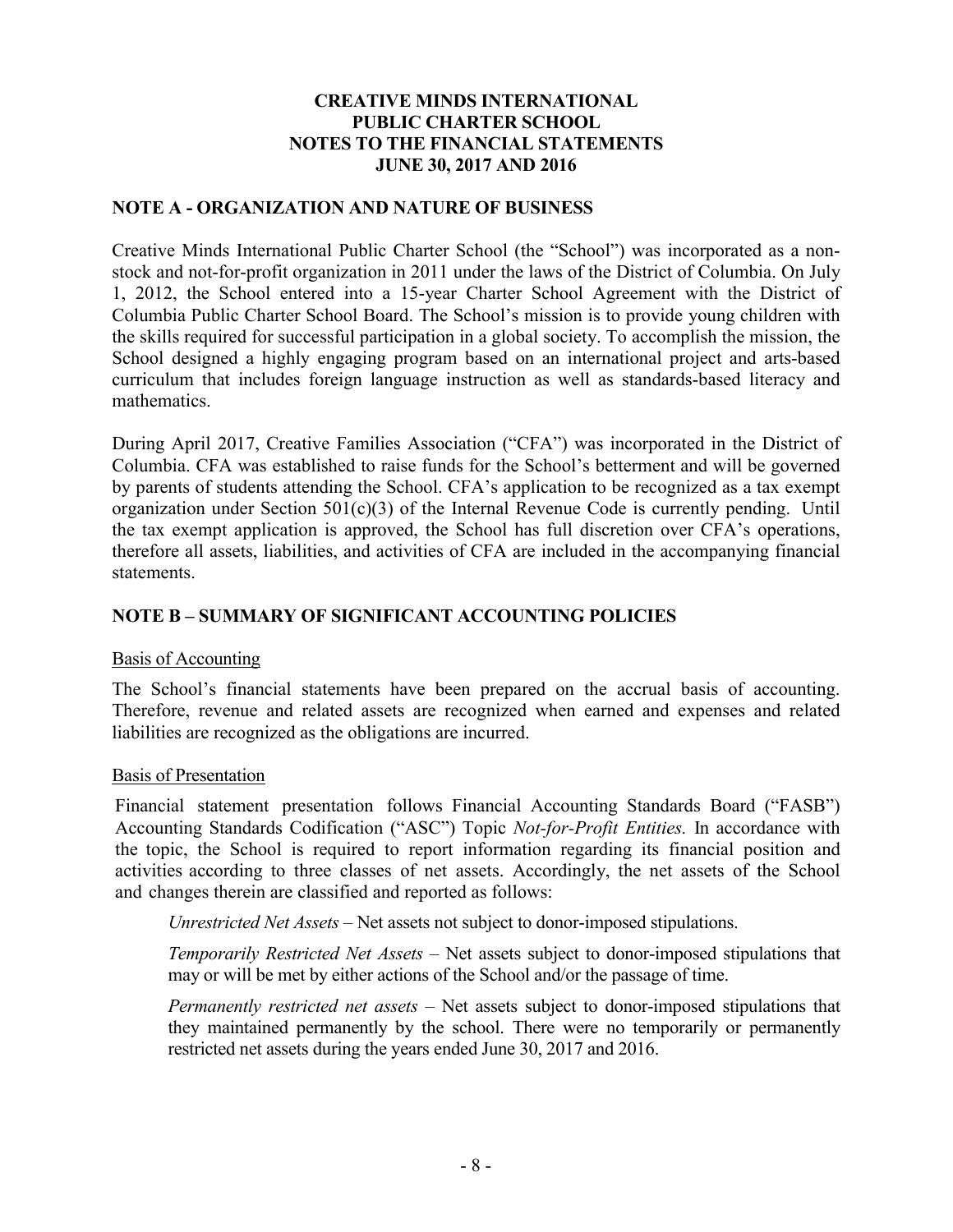# **NOTE B – SUMMARY OF SIGNIFICANT ACCOUNTING POLICIES** (continued)

## Use of Estimates

The preparation of financial statements in accordance with U.S. generally accepted accounting principles requires management to make estimates and assumptions that affect certain reported amounts of assets and liabilities and disclosure of contingent assets and liabilities at the date of the financial statements and reported amounts of revenues and expenses during the reporting period. Actual results could differ from those estimates.

### Grants and Accounts Receivable

Grants and accounts receivable are recorded when billed or accrued and represents claims against third parties that will be settled in cash. Accounts receivable are reported net of the allowance for doubtful accounts, if any. The allowance for doubtful accounts, if any, is estimated based on historical collection trends, the age of outstanding receivable and existing economic conditions. If actual experience changes, revisions to the allowance may be necessary. Past due accounts receivable are written off when internal collection efforts have been unsuccessful in collecting the amount due. Grants receivables are due from governmental agencies. Due to the nature of funding from the federal government and the District of Columbia, management believes that all receivables will be collected. Therefore, no allowance for doubtful accounts has been recorded.

### Property and Equipment

Property and equipment having a cost of greater than \$1,000 and a useful life of greater than one year are stated at cost, or if donated, at fair value. Expenditures for maintenance and repairs are charged against operations. Renewals and betterments that materially extend the life of the asset are capitalized. Leasehold improvements are capitalized at cost and amortized over the lesser of the remaining life of the lease or the life of the asset. The cost of property and equipment is depreciated over their estimated useful lives, ranging from two to seven years. Depreciation and amortization is computed using the straight-line method. Construction in progress consists of ongoing renovation of the School's facility, which was completed during 2017. On construction completion, the construction costs were reclassified as leasehold improvements.

# Debt Issuance Costs

Costs incurred for the issuance of debt have been capitalized and are reported in the statement of financial position as a direct deduction from the related debt liability. Debt issuance costs are amortized as interest expense over the remaining period of the debt using the straight-line method, which approximates the effective interest method.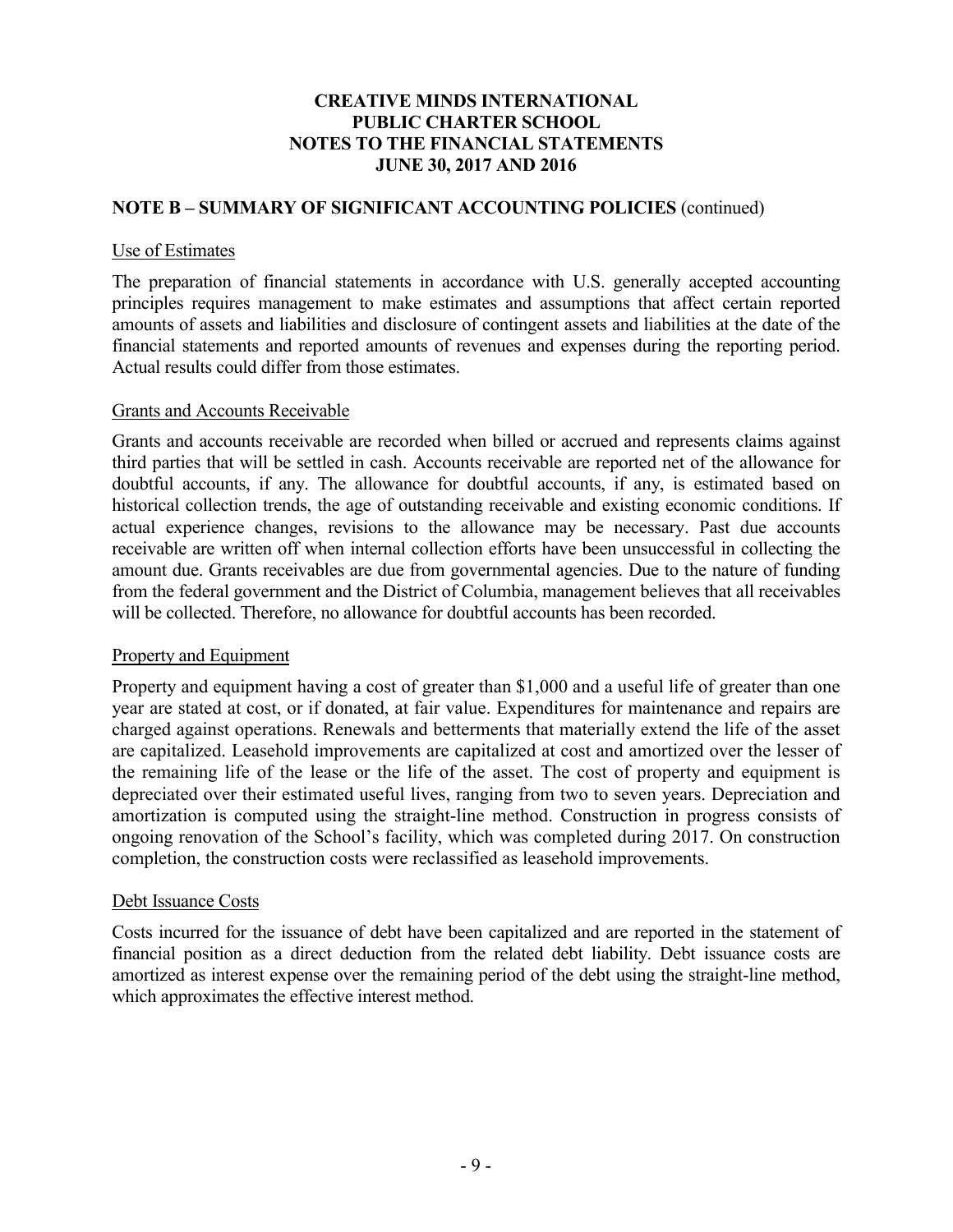# **NOTE B – SUMMARY OF SIGNIFICANT ACCOUNTING POLICIES** (continued)

### Deferred Revenue

Deferred revenue result from the School recognizing grant and activity fee revenue in the period in which the work is performed. Accordingly, grant and activity fee revenue which is received in the current fiscal year is deferred until the fiscal year in which the work is performed.

### Deferred Rent

The School recognizes rent expense, including incentives, on a straight-line basis over the term of the lease. Deferred rent liability records the rent expense recognized on a straight-line basis in excess of cash payments.

#### Contributions and Grants

Contributions received are recorded as increases in unrestricted, temporarily restricted or permanently restricted net assets, depending on the existence and/or nature of any donor restrictions. When a restriction expires (that is, when a stipulated time restriction ends or the purpose of the restriction is accomplished), temporarily restricted net assets are reclassified to unrestricted net assets and reported in the statements of activities as net assets released from restrictions. When restrictions are met within the same year as restricted funds are contributed, they are classified as unrestricted contributions.

Grant revenues are received primarily from the District of Columbia government. The grants are subject to audit by the grantor agencies. Such audits could result in a request for reimbursement by the agency for expenditures disallowed under the terms and conditions of the appropriate grantor. No provision for possible adjustment has been made in the accompanying financial statements because, in the opinion of management, such adjustment, if any, would not have a material effect on the financial statements.

### Revenue Recognition

The School receives a student allocation on a per-pupil basis from the District of Columbia to cover the cost of academic expenses. Per pupil appropriated revenue is recognized during the period for which the associated education services are provided. Per pupil appropriations include \$1,735,166 and \$1,292,720 for enhancements, such as special education, at-risk students and English language learners, for the years ended June 30, 2017 and 2016, respectively.

All income raised from fundraising events is recognized upon the occurrence of the event.

Activity fees are recognized at the time of the activity. Activity fee revenue is earned from students, but not restricted to, field trips, camps and other school related activities.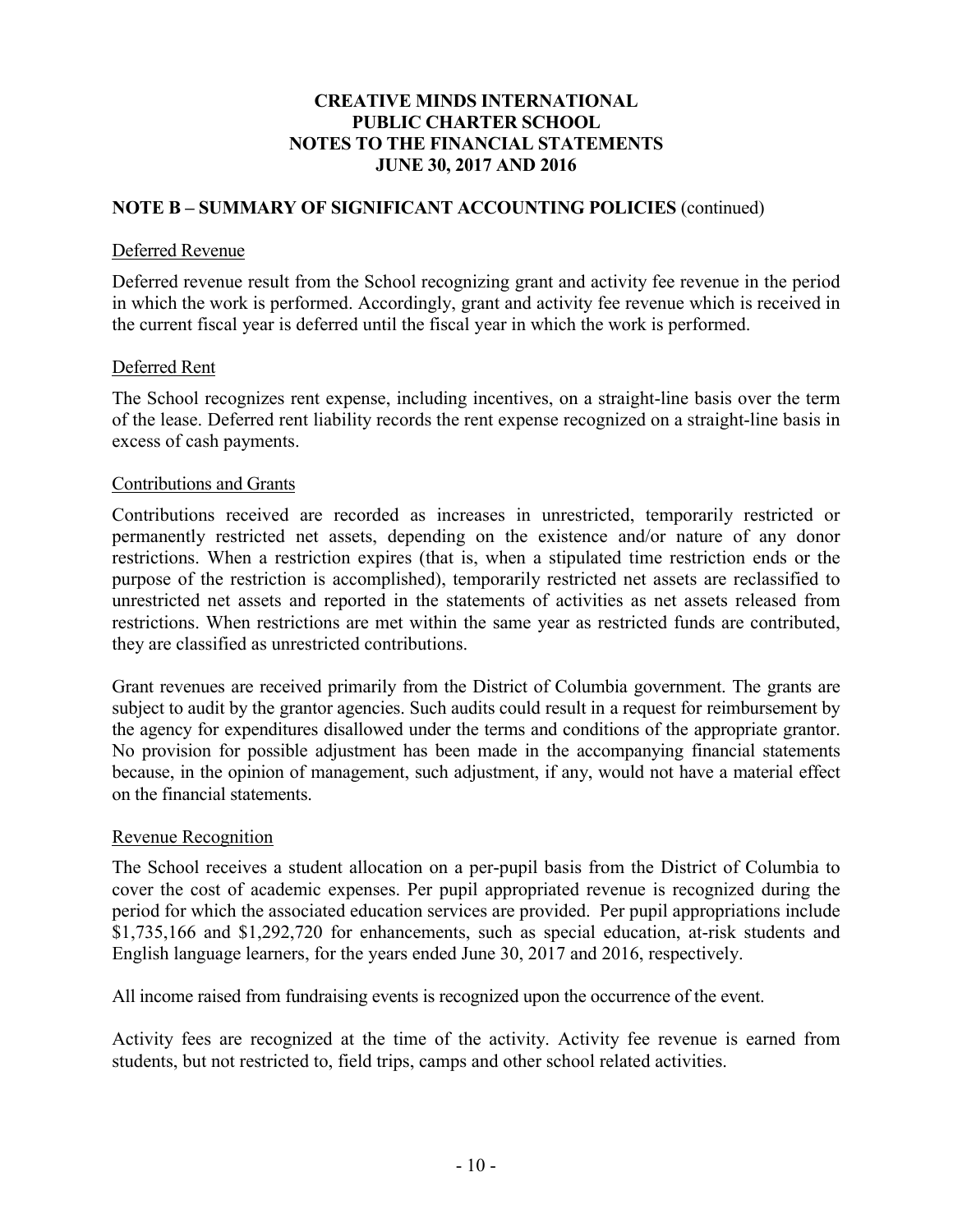# **NOTE B – SUMMARY OF SIGNIFICANT ACCOUNTING POLICIES** (continued)

### In-kind Contributions

In-kind contributions consist of donated services and goods, and are recognized at fair value at the date of the donation. Donated services are recognized when the services donated require specialized skills, are provided by individuals with those skills, and would typically need to be purchased if the services had not been donated. The School received \$81,054 and \$70,353 of donated auction items for the years ended June 30, 2017 and 2016, respectively.

#### Functional Expenses

The costs of providing the School's various programs and supporting services have been summarized on a functional basis in the accompanying statements of activities. Accordingly, certain costs have been allocated among the programs, fundraising and supporting services benefited.

### Reclassifications

Certain amounts for the year ended June 30, 2016 have been reclassified to conform to current year presentation. The reclassification had no effect on the previously reported net assets or change in net assets.

# **NOTE C – INCOME TAXES**

The School qualifies as a tax exempt organization under Section 501(c)(3) of the Internal Revenue Code. In addition, the School is classified as an entity that is not a private foundation under Section  $509(a)(1)$ .

The School has adopted the accounting of uncertainty in income taxes as required by the Income Taxes topic of the FASB ASC. The topic requires the School to determine whether a tax position is more likely than not to be sustained upon examination by the applicable taxing authority, including resolution of any related appeals or litigation processes, based on the technical merits of the position. The tax benefit to be recognized is measured as the largest amount of benefit that is more than fifty percent likely of being realized upon ultimate settlement which could result in the School recording a tax liability that would reduce its net assets.

The School has analyzed its tax positions, and has concluded that no liability for unrecognized tax benefits should be recorded related to any uncertain tax positions taken on returns filed for open tax years (2013-2015), or expected to be taken in its 2016 information return. The School is not aware of any tax positions for which it believes that there is a reasonable possibility that the total amounts of unrecognized tax benefits will change materially in the next twelve months.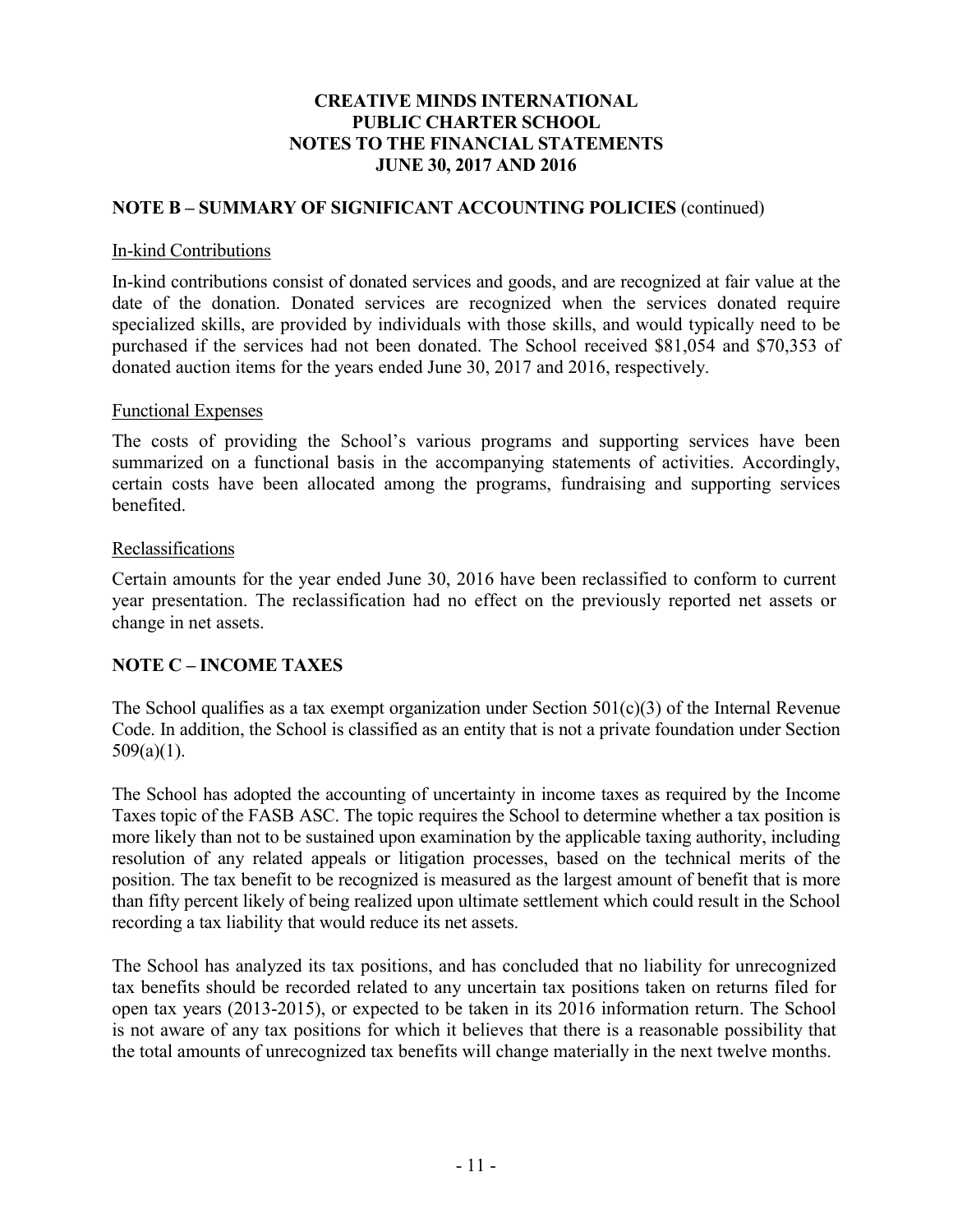# **NOTE D - PROPERTY AND EQUIPMENT**

The following is a summary of property and equipment at June 30:

|                                                 | 2017 |            | 2016 |            |
|-------------------------------------------------|------|------------|------|------------|
| Computers and materials                         | \$   | 207,397    | S    | 144,744    |
| Classroom furniture                             |      | 141,790    |      | 93,361     |
| Leasehold improvements                          |      | 3,991,547  |      | 2,933,316  |
| Construction in progress                        |      |            |      | 153,353    |
|                                                 |      | 4,340,734  |      | 3,324,774  |
| Less: accumulated depreciation and amortization |      | (959, 662) |      | (523, 902) |
| Property and Equipment, Net                     |      | 3,381,072  |      | 2,800,872  |

Depreciation and amortization expense for the years ended June 30, 2017 and 2016, totaled \$435,760 and \$294,738, respectively.

# **NOTE E - LOAN PAYABLE**

On March 26, 2015, the School signed a loan agreement with the District of Columbia Office of Public Charter School Financing and Support to finance up to \$2,000,000 of renovations. This loan was modified on June 20, 2016 for the schedule of payments. The terms of the loan are quarterly interest payments only, through March 2016, at 4.5% per annum. After that, loan payments shall be made quarterly for interest and principal based upon a 25 year amortization, with a balloon payment scheduled at maturity of March 2020. This loan is collateralized with a first lien on the leasehold improvements on the property located at 3700 North Capitol Street, NW, Washington, D.C. As of June 30, 2017 and 2016, the balance on this loan totaled \$1,944,171 and \$1,989,083, respectively.

The loan agreement contains certain restrictive, financial and nonfinancial covenants. In the opinion of the management the School has complied with the required covenants for 2017 and 2016.

In prior years, the School reported debt issuance costs as a deferred charge in the statement of financial position and amortization of such costs in the statement of activities as depreciation and amortization. To comply with new GAAP presentation requirements, in 2017 the School began reporting such costs as a direct deduction from the carrying amount of the related debt and reclassified prior year amounts, resulting in a reduction of total June 30, 2016 assets by \$16,151. The change did not affect net assets.

Similarly, the School now reports amortization of debt issuance costs as interest expense and reclassified 2016 amounts accordingly. As a result, reported interest expense in 2016 was increased (and depreciation and amortization decreased) by \$4,307, with no effect on the change in net assets. The amortization of debt issuance costs as interest expense for the year ended June 30, 2017, was \$4,307.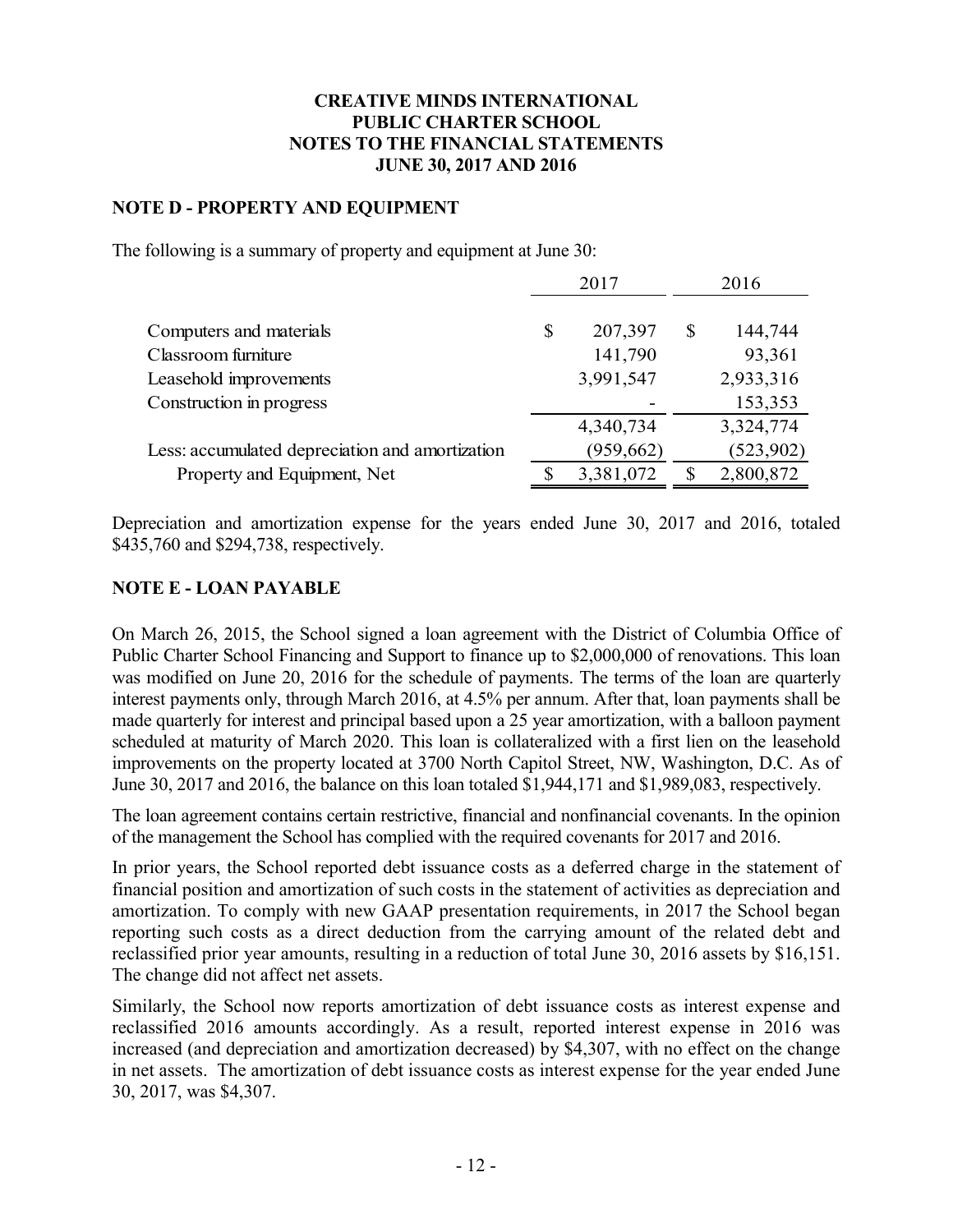### **NOTE E - LOAN PAYABLE** (continued)

Deferred financing costs and accumulated amortization are as follows at June 30:

|                                | 2017    | 2016    |
|--------------------------------|---------|---------|
| Deferred financing costs       | 21,534  | 21,534  |
| Less: accumulated amortization | (9,691) | (5,383) |
|                                | 11,843  | 16,151  |

Amortization expense for the years ended June 30, 2017 and 2016, totaled \$4,307 and \$4,307, respectively.

Aggregate annual maturities of the loan for the year ending June 30:

| 2018  | S | 46,967    |
|-------|---|-----------|
| 2019  |   | 49,114    |
| 2020  |   | 1,848,090 |
| Total |   | 1,944,171 |

# **NOTE F - LEASE COMMITMENTS**

During April 2012, the School entered into a two year agreement with Capital City Charter School (a District of Columbia non-profit corporation) to sublease space in the buildings located at 3220 and  $3224 \, 16^{th}$  Street, N.W., Washington D.C. The sublease ended in July 2014. In June 2014, the School entered into a one year lease with the building owner for the premises which expired July 2015.

On February 9, 2015, the School entered into a ten year agreement with the Armed Forces Retirement Home to lease space in the Sherman Building, located at 3700 North Capitol Street, N.W., Washington, D.C. This lease was amended in 2016 for additional space to meet the School's growing requirements. The monthly lease payments are based on the square footage area occupied by the School and decreased by the approved leasehold improvement incentives for repair, maintenance, renovation, remodel or upgrading the building. As of June 30, 2016, approved in-kind leasehold improvements totaled \$2,700,842.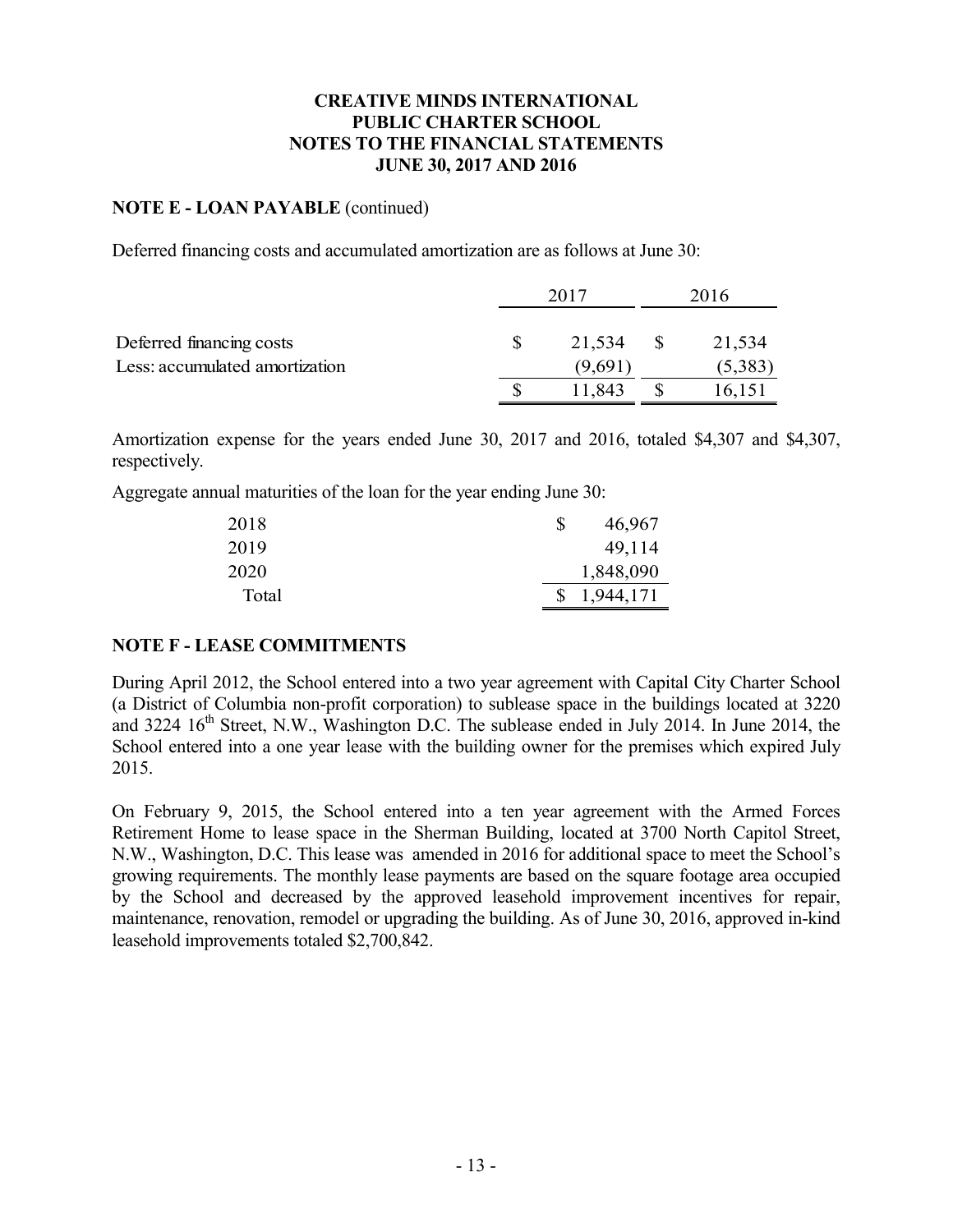### **NOTE F - LEASE COMMITMENTS** (continued)

Rental expense for the years ended June 30, 2017 and 2016, totaled \$1,106,303 and \$1,038,143, respectively. The future minimum lease payments for the years ending June 30 are as follows:

| 2018       | \$<br>254,786 |
|------------|---------------|
| 2019       | 992,908       |
| 2020       | 1,334,836     |
| 2021       | 1,371,658     |
| 2022       | 1,592,928     |
| Thereafter | 5,046,624     |
| Total      | \$10,593,740  |

# **NOTE G – PENSION PLAN**

The Creative Minds International 401(K) Profit Sharing Plan and Trust (the "Plan") was restated as of January 1, 2014. All employees who are at least 21 years of age and meet 1,000 hours of service per year are eligible to participate in the Plan. Employees may make elective deferral from their eligible earnings, up to the amount allowed by the Internal Revenue Service. The School matches the first three percent of a participant's compensation that is deferred as an elective deferral. For the years ended June 30, 2017 and 2016, pension expense totaled \$55,966 and \$35,714, respectively.

# **NOTE H - COMMITMENTS AND CONTINGENT LIABILITIES**

The School receives revenues from government grants and contracts. The ultimate determination of amounts received under these programs generally is based upon allowable costs, which are subject to audit, and are reported to the government. The School is of the opinion that adjustments, if any, arising from such audits will not have a material effect on the financial statements.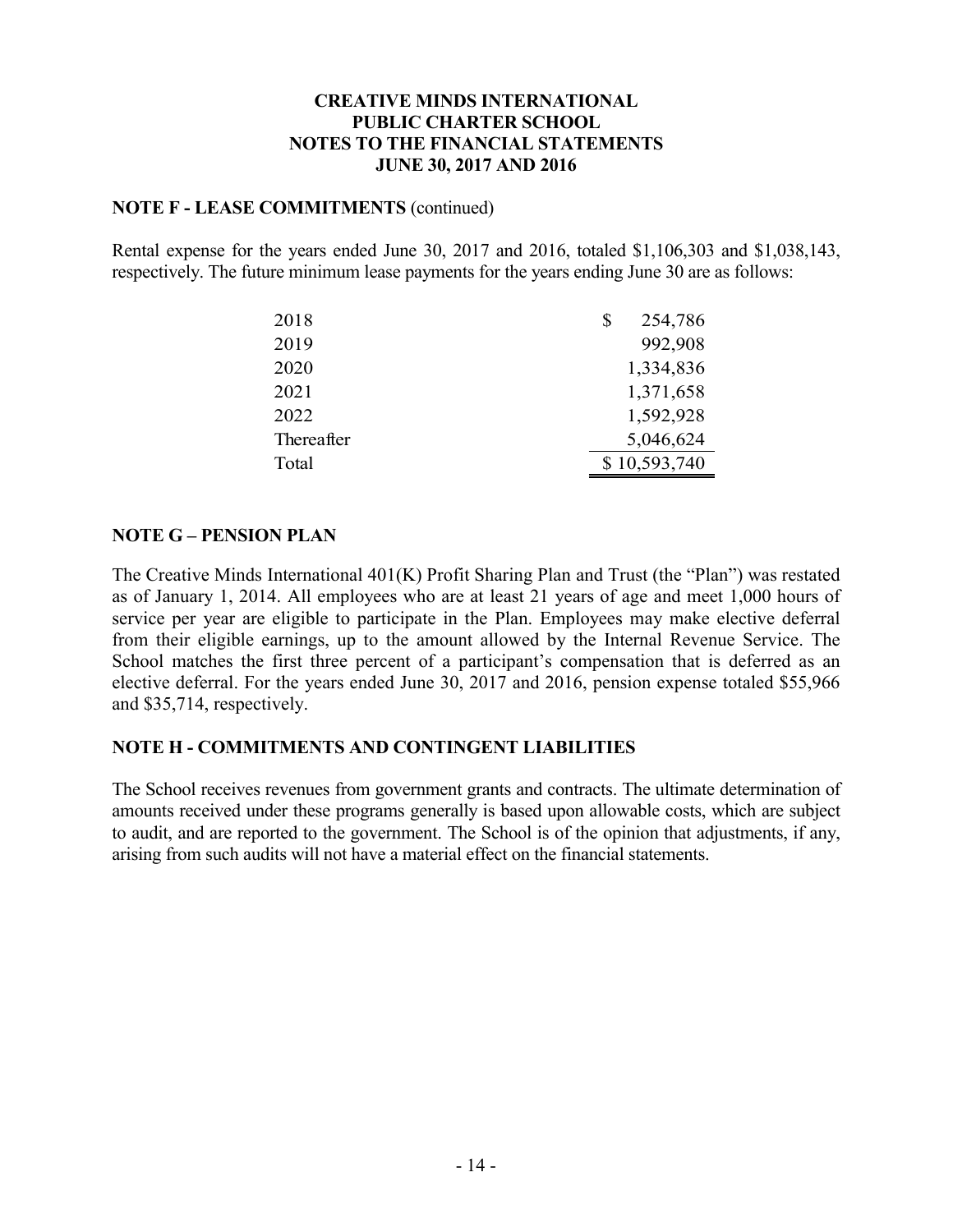## **NOTE I - CONCENTRATIONS OF RISK**

The School places its cash with financial institutions which at times, may exceed the Federal Deposit Insurance Corporation's insurance limit of \$250,000. The School believes it is not exposed to any significant credit risk on cash or cash equivalents.

The School is supported primarily through local and federal appropriations and grants. For the years ended June 30, 2017 and 2016, 89% and 87%, respectively, of total revenue was provided from one local government agency. Reduction of this source of support would have a significant impact on the School's programs and activities.

# **NOTE J - SUBSEQUENT EVENTS**

As required by the Subsequent Events topic of the FASB ASC, management of the School evaluated subsequent events through the date of the auditors' report, October 31, 2017, which is the date these financial statements were available to be issued. There were no material subsequent events that required recognition or additional disclosure in these financial statements.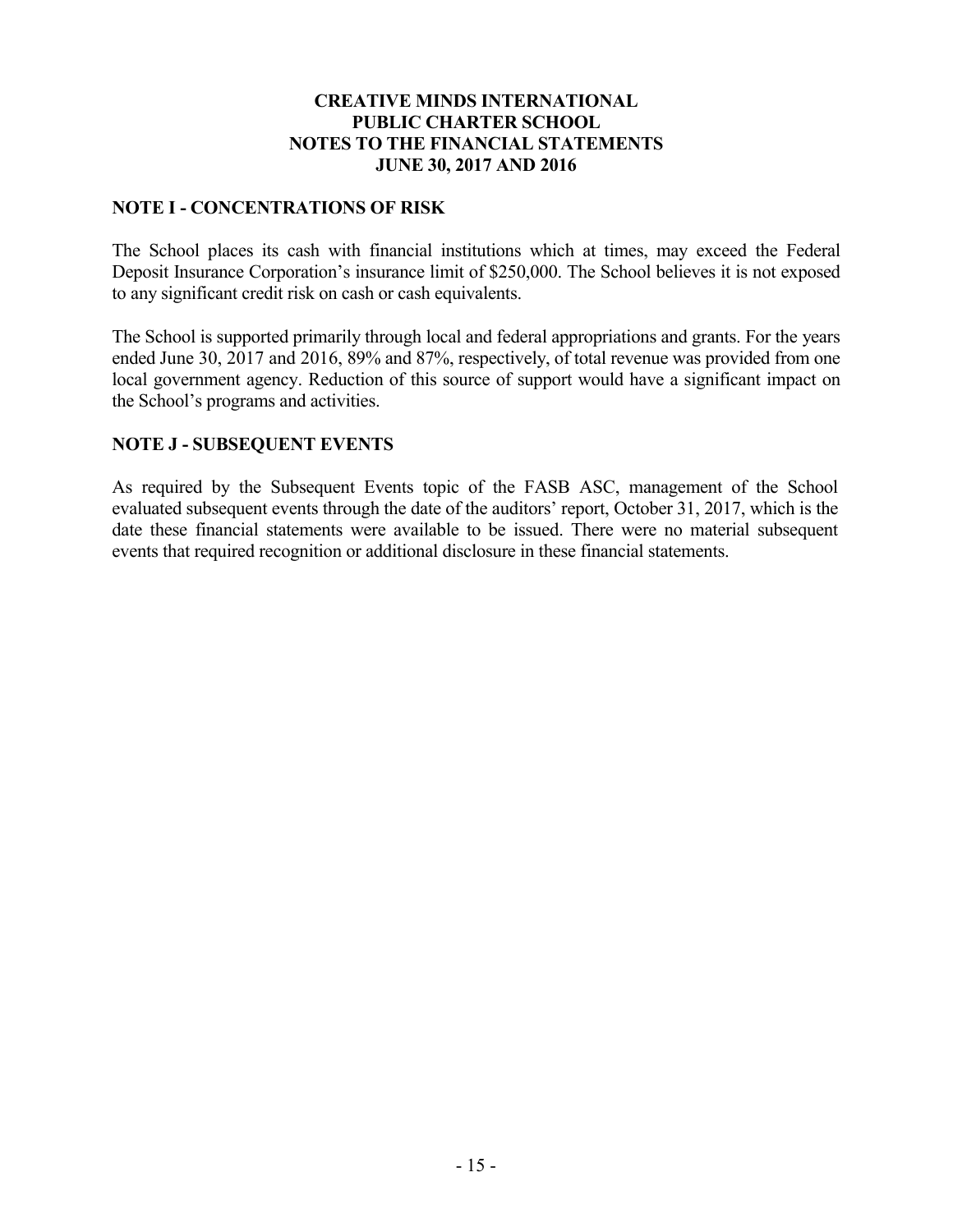

# **INDEPENDENT AUDITOR'S REPORT ON INTERNAL CONTROL OVER FINANCIAL REPORTING AND ON COMPLIANCE AND OTHER MATTERS BASED ON AN AUDIT OF FINANCIAL STATEMENTS PERFORMED IN ACCORDANCE WITH** *GOVERNMENT AUDITING STANDARDS*

The Board of Trustees Creative Minds International Public Charter School Washington, DC

We have audited, in accordance with the auditing standards generally accepted in the United States of America and the standards applicable to financial audits contained in *Government Auditing Standards* issued by the Comptroller General of the United States, the financial statements of Creative Minds International Public Charter School, (a non-profit organization) (the "School"), which comprise the statement of financial position as of June 30, 2017, and the related statements of activities, functional expenses, and cash flows for the year then ended, and the related notes to the financial statements, and have issued our report thereon dated October 31, 2017.

# **Internal Control over Financial Reporting**

In planning and performing our audit of the financial statements, we considered the School's internal control over financial reporting (internal control) to determine the audit procedures that are appropriate in the circumstances for the purpose of expressing our opinion on the financial statements, but not for the purpose of expressing an opinion on the effectiveness of the School's internal control. Accordingly, we do not express an opinion on the effectiveness of the School's internal control.

A *deficiency in internal control* exists when the design or operation of a control does not allow management or employees, in the normal course of performing their assigned functions, to prevent, or detect and correct, misstatements on a timely basis. A *material weakness* is a deficiency, or a combination of deficiencies, in internal control, such that there is a reasonable possibility that a material misstatement of the entity's financial statements will not be prevented, or detected and corrected on a timely basis. A *significant deficiency* is a deficiency, or a combination of deficiencies, in internal control that is less severe than a material weakness, yet important enough to merit attention by those charged with governance.

Our consideration of internal control was for the limited purpose described in the first paragraph of this section and was not designed to identify all deficiencies in internal control that might be material weaknesses or significant deficiencies. Given these limitations, during our audit we did not identify any deficiencies in internal control that we consider to be material weaknesses. However, material weaknesses may exist that have not been identified.